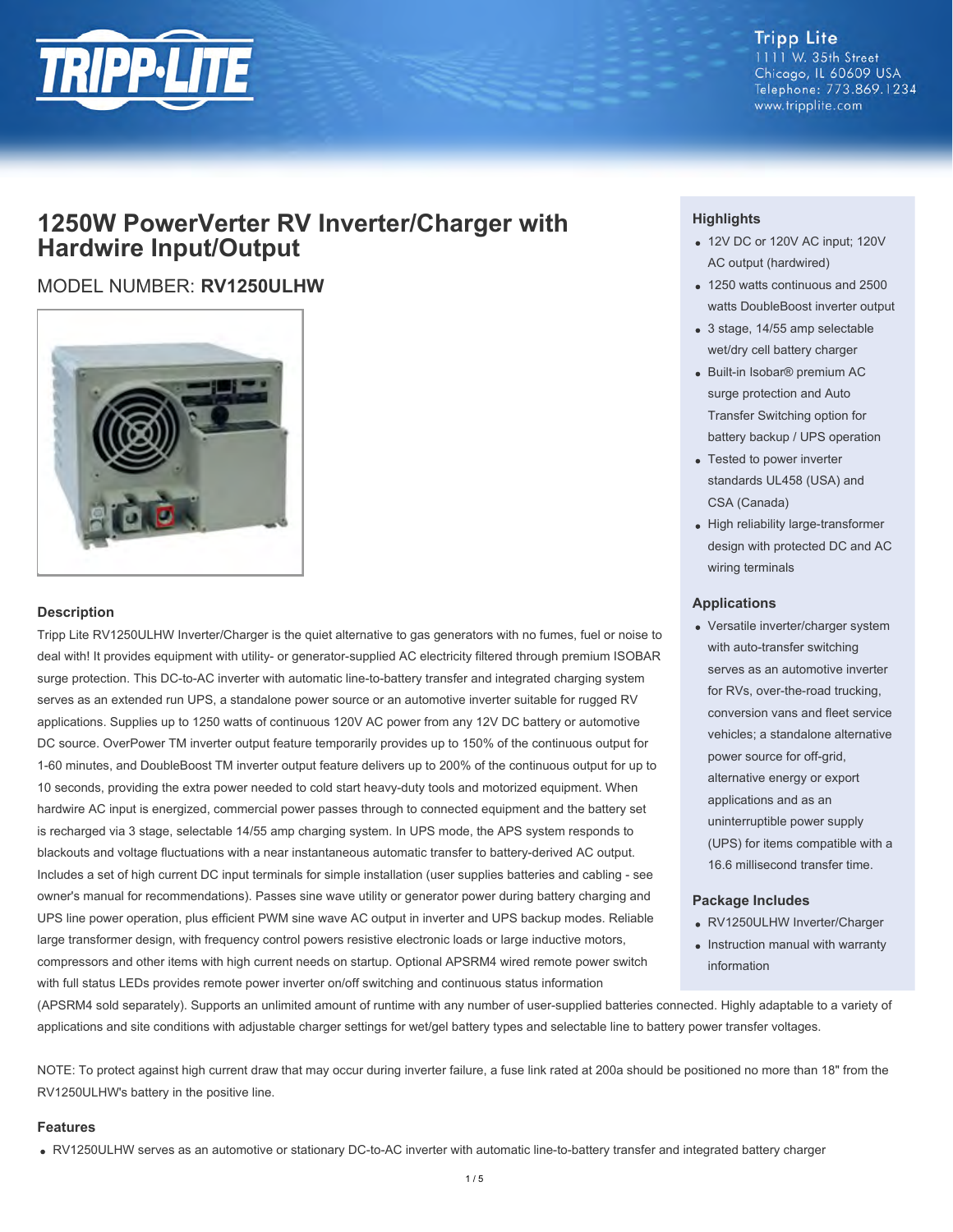

- Supports 120V AC output from a 120V AC line power source or 12V DC battery source
- 16.6 millisecond automatic transfer between line and battery power supports UPS protection during blackouts and voltage fluctuations for equipment compatible with a one cycle transfer time
- 1250 watts continuous AC output in inverter mode, 2400 watts continuous AC output in AC mode
- Double Boost inverter output supports momentary startup loads up to 200% of the continuous rating for up to 10 seconds
- OverPower inverter output supports longer duration overloads to 150% for 1-60 minutes under ideal battery and temperature conditions. (For best results, utilize OverPower usage for as short of a duration as possible, ensure battery bank and cabling is able to provide full nominal DC voltage under load and allow inverter/charger to fully cool before and after OverPower usage.)
- 3 stage, selectable 14/55 amp battery charger with adjustable settings for wet/gel battery types offers fast, reliable battery recharging
- Protected hardwire bolt-down input lugs safely accept heavy gauge input wiring from attached battery bank
- Protected hardwire output passes 120V line power or inverter output through to connected equipment
- Reliability enhanced large-transformer design tested to UL (USA) and CSA (Canada) standards
- Moisture-resistant construction enables vehicular or marine operation in high humidity environments
- 3 position operating mode switch supports "AUTO" mode to enable automatic transfer between DC and AC modes, CHARGE-ONLY to maintain a full battery charge when AC is present without auto transfer and SYSTEM OFF settings
- Set of six front panel LEDs display AC/DC operational modes, overload status, DC voltage level, shutdown status and system fault status
- Set of 4 configuration dipswitches support wet/gel battery charging profiles, adjustable 135/145V high voltage auto transfer during overvoltages and selectable 75/85/95/105V AC low voltage auto transfer during brownouts
- Set of 4 additional configuration dipswitches support 4 levels of charger limiting relative to output load size, a battery equalization program and battery charger low/high settings
- Resettable 12A charger AC input breaker and resettable 20A AC output breaker and automatic 2 speed cooling fan protect the inverter from load and temperature related failures
- Grounding lug properly connects the inverter/charger system to earth ground or vehicle grounding system
- Automatic overload and thermal shutoff safely turns off inverter as excessive loads or overheating conditions develop
- Front panel remote control connector enables remote off/on switching (requires APSRM4 switch accessory). Optional APSRM4 accessory also includes user configurable jacks to support inverter shutoff or startup as a vehicle ignition is engaged
- Front panel remote control connector enables remote off/on switching (requires APSRM4 switch accessory). Optional APSRM4 accessory also includes user configurable jacks to support inverter shutoff or startup as a vehicle ignition is engaged
- Load sensing control dial enables adjustable load threshold required to automatically turn the inverter on and off in DC mode as load conditions change
- Includes battery temperature sensor with 20 foot cable to prolong battery life by adjusting the charge level based on battery temperature
- Automatic Generator Starter jack enables user configuration of automatic generator startup as inverter batteries drop to 11.5VDC and generator shutoff as inverter batteries are recharged to 14.1VDC

# **Specifications**

| <b>OVERVIEW</b>                |                                          |  |
|--------------------------------|------------------------------------------|--|
| Style                          | Heavy-duty with built-in battery charger |  |
| <b>OUTPUT</b>                  |                                          |  |
| <b>Frequency Compatibility</b> | 60 Hz                                    |  |
| <b>Output Receptacles</b>      | Hardwire                                 |  |
| Output (Watts)                 | 1250                                     |  |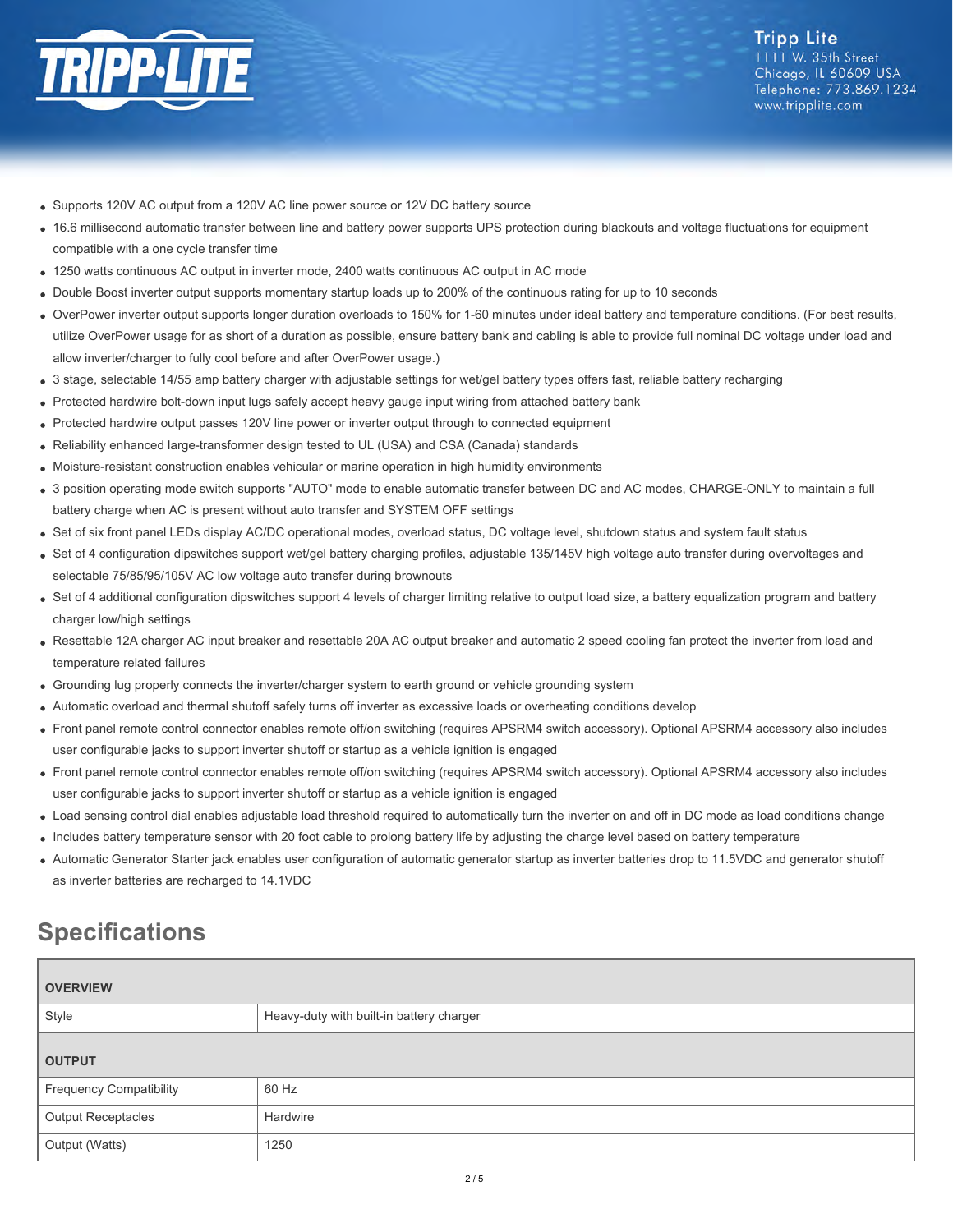

| Continuous Output Capacity (Watts)           | 1250                                                                                                                                                                                                                                                                  |  |
|----------------------------------------------|-----------------------------------------------------------------------------------------------------------------------------------------------------------------------------------------------------------------------------------------------------------------------|--|
| Peak Output Capacity (Watts)                 | 2500                                                                                                                                                                                                                                                                  |  |
| <b>Output Nominal Voltage</b>                | 120V                                                                                                                                                                                                                                                                  |  |
| Output Voltage Regulation                    | LINE POWER (AC): Maintains 120V nominal sine wave output from line power source. INVERTER POWER (AC):<br>Maintains PWM sine wave output voltage of 120 V AC (+/-5%).                                                                                                  |  |
| <b>Output Frequency Regulation</b>           | 60 Hz (+/- 0.3 Hz)                                                                                                                                                                                                                                                    |  |
| <b>Overload Protection</b>                   | Includes 12A input breaker dedicated to the charging system and 20A output breaker for AC output loads                                                                                                                                                                |  |
| <b>INPUT</b>                                 |                                                                                                                                                                                                                                                                       |  |
| Nominal Input Voltage(s) Supported           | <b>120V AC</b>                                                                                                                                                                                                                                                        |  |
| <b>Recommended Electrical Service</b>        | DC INPUT: Requires 12V DC input source capable of delivering 95A for the required duration (when used at full<br>continuous capacity - DC requirements increase during Over-Power and Double-Boost operation). For automotive<br>applications, professional hardwire  |  |
| Maximum Input Amps / Watts                   | DC INPUT: Full continuous load - 95A at 12V DC. AC INPUT: 20 amps at 120V AC with full inverter and charger load<br>(12A max charger-only / combined input load to support charger and AC output is automatically controllable to<br>66%-33%-0% based on AC output lo |  |
| Input Connection Type                        | DC INPUT: Set of 2 DC bolt-down terminals. AC INPUT: hardwire                                                                                                                                                                                                         |  |
| Input Cord Length Details                    | DC INPUT: User supplies cabling. 4 gauge or larger (see manual). AC INPUT: hardwire                                                                                                                                                                                   |  |
| Voltage Compatibility (VAC)                  | 120                                                                                                                                                                                                                                                                   |  |
| Voltage Compatibility (VDC)                  | 12                                                                                                                                                                                                                                                                    |  |
| <b>BATTERY</b>                               |                                                                                                                                                                                                                                                                       |  |
| <b>Expandable Battery Runtime</b>            | Runtime is expandable with any number of user supplied wet or gel type batteries                                                                                                                                                                                      |  |
| DC System Voltage (VDC)                      | 12                                                                                                                                                                                                                                                                    |  |
| Battery Pack Accessory (Optional)            | 98-121 sealed lead acid battery (optional)                                                                                                                                                                                                                            |  |
| <b>Battery Charge</b>                        | 14A / 55A (selectable)                                                                                                                                                                                                                                                |  |
| LVC (Low Voltage Cut-Off)                    | 10V DC +/-3%                                                                                                                                                                                                                                                          |  |
| <b>USER INTERFACE, ALERTS &amp; CONTROLS</b> |                                                                                                                                                                                                                                                                       |  |
|                                              |                                                                                                                                                                                                                                                                       |  |
| <b>Front Panel LEDs</b>                      | Set of 6 LEDs offer continuous status information on load percentage (6 levels reported) and battery charge level (7<br>levels reported). See manual for sequences.                                                                                                   |  |
| Switches                                     | 3-position on/off/remote switch enables simple on/off power control plus auto/remote setting that enables distant<br>on/off control of the inverter system when used in conjunction with APSRM4 accessory (sold separately) in inverter<br>mode.                      |  |
| <b>SURGE / NOISE SUPPRESSION</b>             |                                                                                                                                                                                                                                                                       |  |
| AC Suppression Joule Rating                  | 600                                                                                                                                                                                                                                                                   |  |
| <b>PHYSICAL</b>                              |                                                                                                                                                                                                                                                                       |  |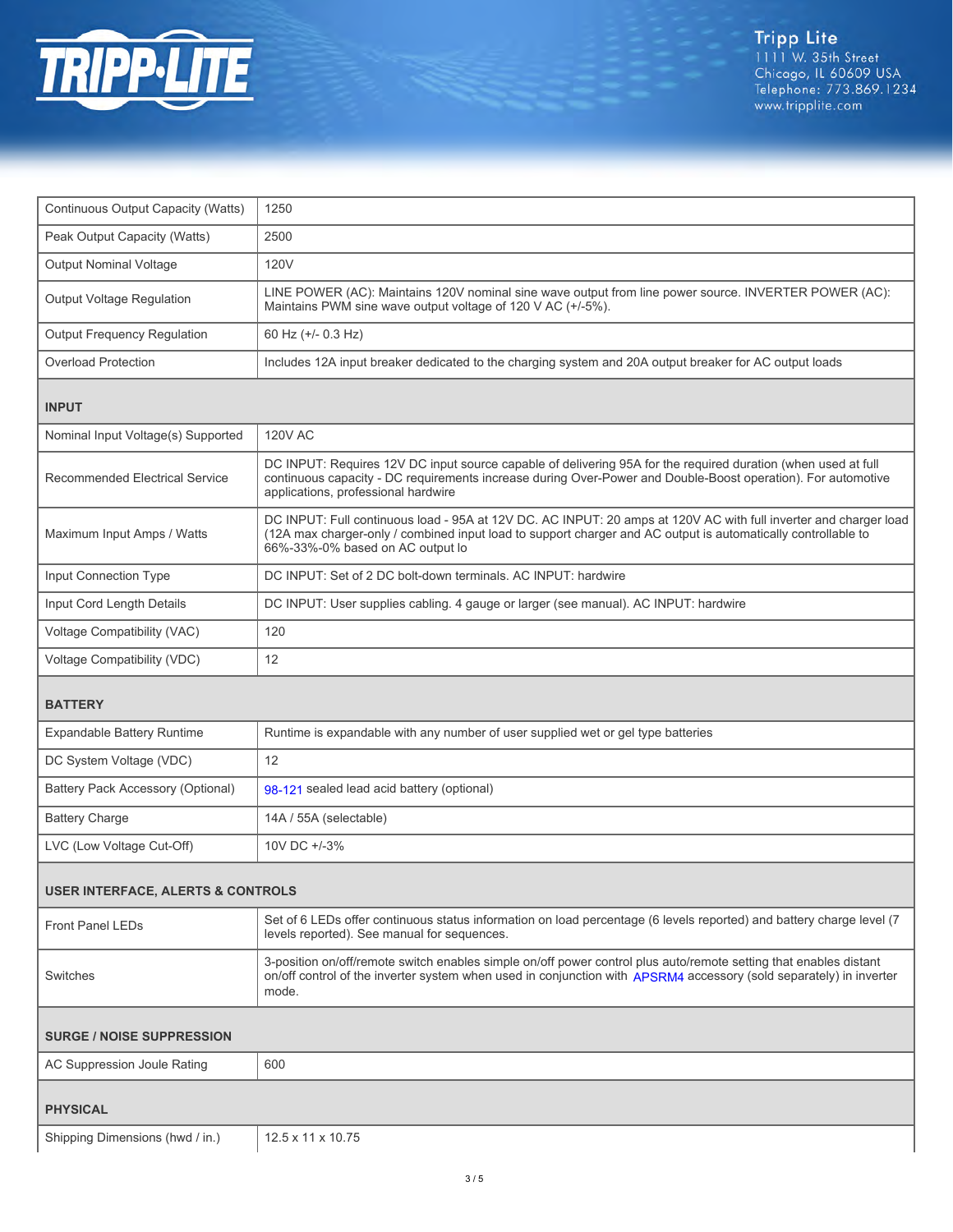

| Shipping Dimensions (hwd / cm)                    | 31.75 x 27.94 x 27.31                                                                                                                                                                                                                                   |  |
|---------------------------------------------------|---------------------------------------------------------------------------------------------------------------------------------------------------------------------------------------------------------------------------------------------------------|--|
| Shipping Weight (lbs.)                            | 24.9                                                                                                                                                                                                                                                    |  |
| Shipping Weight (kg)                              | 11.3                                                                                                                                                                                                                                                    |  |
| Unit Dimensions (hwd / in.)                       | 7 x 8.75 x 9                                                                                                                                                                                                                                            |  |
| Unit Dimensions (hwd / cm)                        | 17.78 x 22.23 x 22.86                                                                                                                                                                                                                                   |  |
| Unit Weight (lbs.)                                | 23.3                                                                                                                                                                                                                                                    |  |
| Unit Weight (kg)                                  | 10.57                                                                                                                                                                                                                                                   |  |
| Cooling Method                                    | Multi-speed fan                                                                                                                                                                                                                                         |  |
| <b>Material of Construction</b>                   | Polycarbonate                                                                                                                                                                                                                                           |  |
| Form Factors Supported                            | Mounting slots enable permanent placement of inverter on any horizontal surface (see manual for additional<br>mounting information)                                                                                                                     |  |
| <b>ENVIRONMENTAL</b>                              |                                                                                                                                                                                                                                                         |  |
| <b>Relative Humidity</b>                          | 0-95% non-condensing                                                                                                                                                                                                                                    |  |
| <b>LINE / BATTERY TRANSFER</b>                    |                                                                                                                                                                                                                                                         |  |
| Transfer Time (Line Power to<br>Battery Mode)     | 16.6 milliseconds (typical - compatible with many computers - verify transfer time compatibility of loads for UPS<br>applications)                                                                                                                      |  |
| Low Voltage Transfer to Battery<br>Power          | In AC "auto" mode, inverter/charger switches to battery mode as line voltage drops to 75V (user adjustable to 85, 95,<br>105V - see manual)                                                                                                             |  |
| High Voltage Transfer to Battery<br>Power         | In AC "auto" mode, inverter/charger switches to battery mode as line voltage increases to 135V (user adjustable to<br>145 - see manual)                                                                                                                 |  |
| <b>SPECIAL FEATURES</b>                           |                                                                                                                                                                                                                                                         |  |
| <b>Load Sensing</b>                               | Optional load sense function enables automatic inverter shutoff and startup as connected equipment is powered off<br>and on. Front panel load sense potentiometer can be set to shutoff or turn on inverter power in response to loads of<br>any level. |  |
| <b>Remote Control Capability</b>                  | Yes                                                                                                                                                                                                                                                     |  |
| <b>CERTIFICATIONS</b>                             |                                                                                                                                                                                                                                                         |  |
| Certifications                                    | Tested to UL458 (USA) and CSA (Canada)                                                                                                                                                                                                                  |  |
| <b>WARRANTY</b>                                   |                                                                                                                                                                                                                                                         |  |
| Product Warranty Period (U.S. &<br>Canada)        | 30-month limited warranty                                                                                                                                                                                                                               |  |
| <b>Product Warranty Period</b><br>(International) | 1-year limited warranty                                                                                                                                                                                                                                 |  |
| Product Warranty Period (Mexico)                  | 30-month limited warranty                                                                                                                                                                                                                               |  |